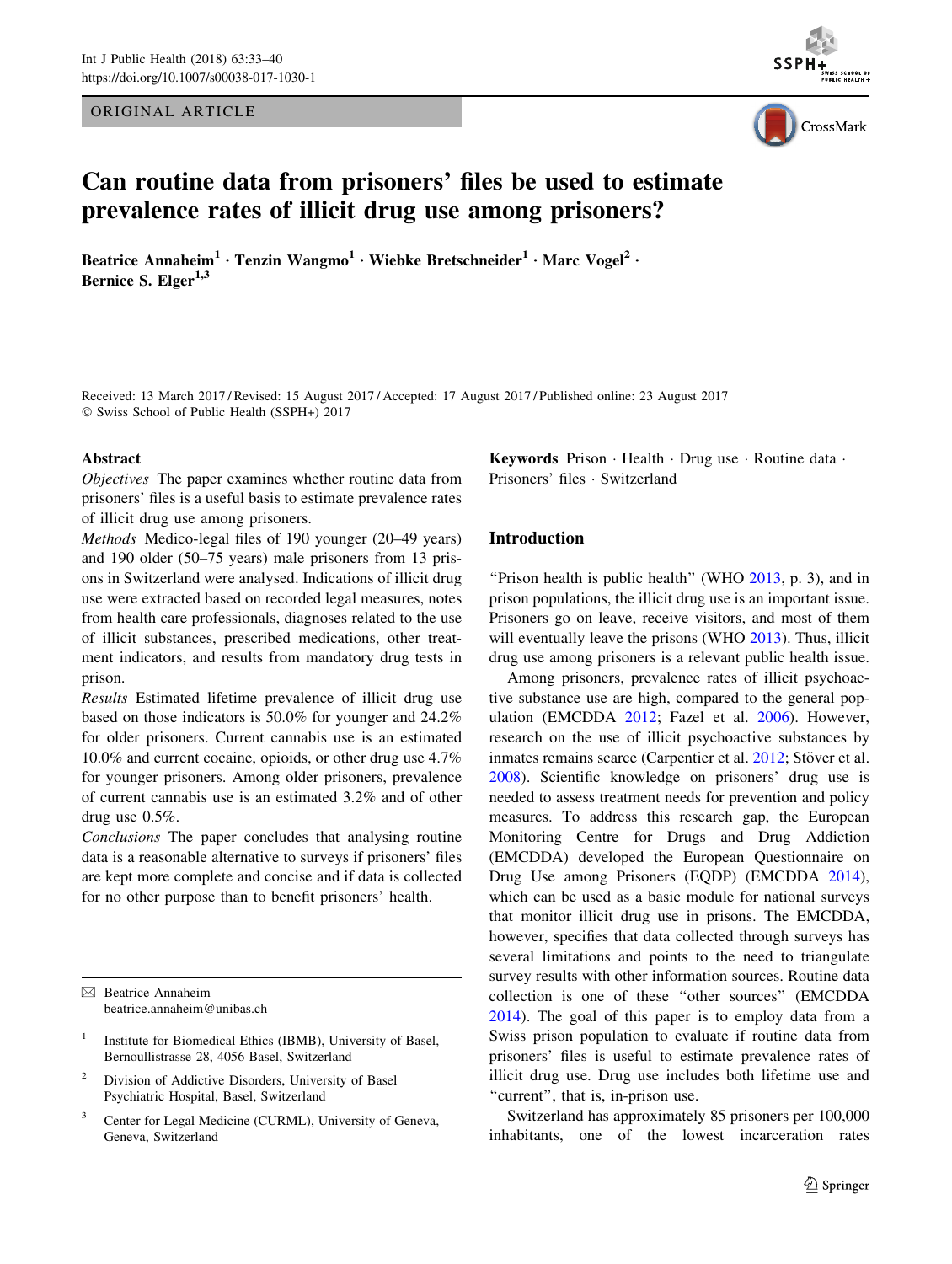worldwide. The Swiss Federal Office for Public Health (FOPH) explicitly guarantees adequate, individualised treatment to every prisoner, including the continuation or start of opioid agonist treatment (OAT) (FOPH [2012](#page-7-0)). Thus, OAT is available in many Swiss prisons (Pfefferle [2015\)](#page-7-0). Other prevention measures such as free condoms or psycho-social addiction therapy are also—at least theoretically—available to prisoners. However, harm reduction measures, such as needle exchange programs, are provided in only about 10% of Swiss prisons (Pfefferle [2015](#page-7-0)), and heroin-assisted treatment was offered in only one prison in 2016 (Ursula Hofmann, FOPH, 12.1.17, personal communication). In accordance with international standards (United Nations [1955\)](#page-7-0), every prisoner should be granted a visit to a health care professional shortly after prison entry and have, based on the principle of equivalence (Elger [2008,](#page-7-0) [2011](#page-7-0)), access to medical care upon request. Yet, from the prisoners' perspective, this is not always implemented satisfactorily (Galli et al. [2016](#page-7-0)). Moreover, a FOPH-mandated study (Masia et al. [2007](#page-7-0)) concludes that less than half of surveyed prisons regularly carry out medical examinations upon admission.

In Switzerland there are 26 different prison health care systems, one for each canton (WHO [2017\)](#page-7-0). Consequently, the collection of routine data varies widely between cantons, and even between prisons within a canton. Every prison, however, collects and records health-related and other information in prisoners' files.

Routine data come in the form of ''legal'' files and "medical" files. Both can provide possible information on the use of illicit substances. Legal files include information on the reasons for incarceration. For example, information on violations of the Federal Act on Narcotics and Psychotropic Substances (Narcotics Act) or legal measures that resulted in inpatient treatment for drug abuse, according to the Swiss Criminal Code (article 60). Medical files contain information on symptoms and diseases related to illicit substance use (ICD-10 diagnoses), as well as information on treatment related to opioid or other substance use dependence (OAT or counselling for detoxification). These files also list all medications prescribed and dispensed to the prisoners. Finally, there are files containing information from mandatory drug testing in prison. In practice, the way files are kept and stored varies between different prisons.

## Methods

The present study is based on data from a large project on health and health care of ageing prisoners (''Agequake in prisons''), funded by the Swiss National Science Foundation.

Twenty-six prisons, housing 2879 prisoners, out of a total of 109 prisons with a capacity of 6978 (2012) fulfilled the ''Agequake'' project's inclusion criteria. That is, they were from French or German speaking cantons, had longterm imprisonments, more than 20 places, did not hold juvenile prisoners, and were housing elderly prisoners (aged 50 years and above). Fifteen prisons holding 2198 prisoners, out of the eligible 26 prisons (i.e. 76.3% of the eligible population), agreed to participate in the study (Wangmo et al. [2016](#page-7-0)). The remaining eleven prisons declined participation due to a lack of time and resources. Participating prisons were either closed, in which inmates are never allowed to leave the prison; open, where inmates are allowed to leave the prison for vacation or other reasons; or semi-open, where some parts of the prison hold prisoners that can have temporarily leave, while other parts hold inmates who are not allowed to go outside.

Ethics committees  $(n = 10)$  in all involved cantons approved the study. Prison health service staff advertised the study to the prisoners, and prisoners were informed of their rights to opt out. Fourteen individuals from the participating prisons chose to opt out.

Files of all remaining prisoners, aged 50 and older were collected in all prisons, except for one. The same number of files of younger prisoners were randomly chosen for comparisons between younger and older prisoners. Data collection took place between November 2011 and April 2014. Two researchers recorded data from the files of 406 male and female prisoners. A more detailed description of the study sample selection and data collection is described by Wangmo et al. [\(2015](#page-7-0), [2016](#page-7-0)).

As data were not collected for the purpose of the present study, but to analyse elderly prisoners' health status in general, it has shortcomings. Although growing in numbers, prisoners aged 50 and more are still a minority in prison populations. In 2016, they made up roughly 14% of the Swiss prison population (FSO  $2016$ ). In the "Agequake'' project, the sampling procedure was designed such that elderly prisoners were over-represented, comprising 50% of the sample. Therefore, age groups were analysed separately. Female prisoners generally show higher prevalence rates of illicit drug use and have different health needs than males (Fazel et al. [2006;](#page-7-0) Moschetti et al. [2015](#page-7-0)), so they should not be treated as a homogenous group. Because the number of files from female prisoners  $(n = 26)$  was too small to carry out a representative separate analysis, we excluded them.

The following indicators, available in the prisoners' files and potentially useful to estimate prevalence rates of (a) lifetime illicit drug use and (b) illicit drug use during imprisonment (named ''current'' use), were included in our analyses: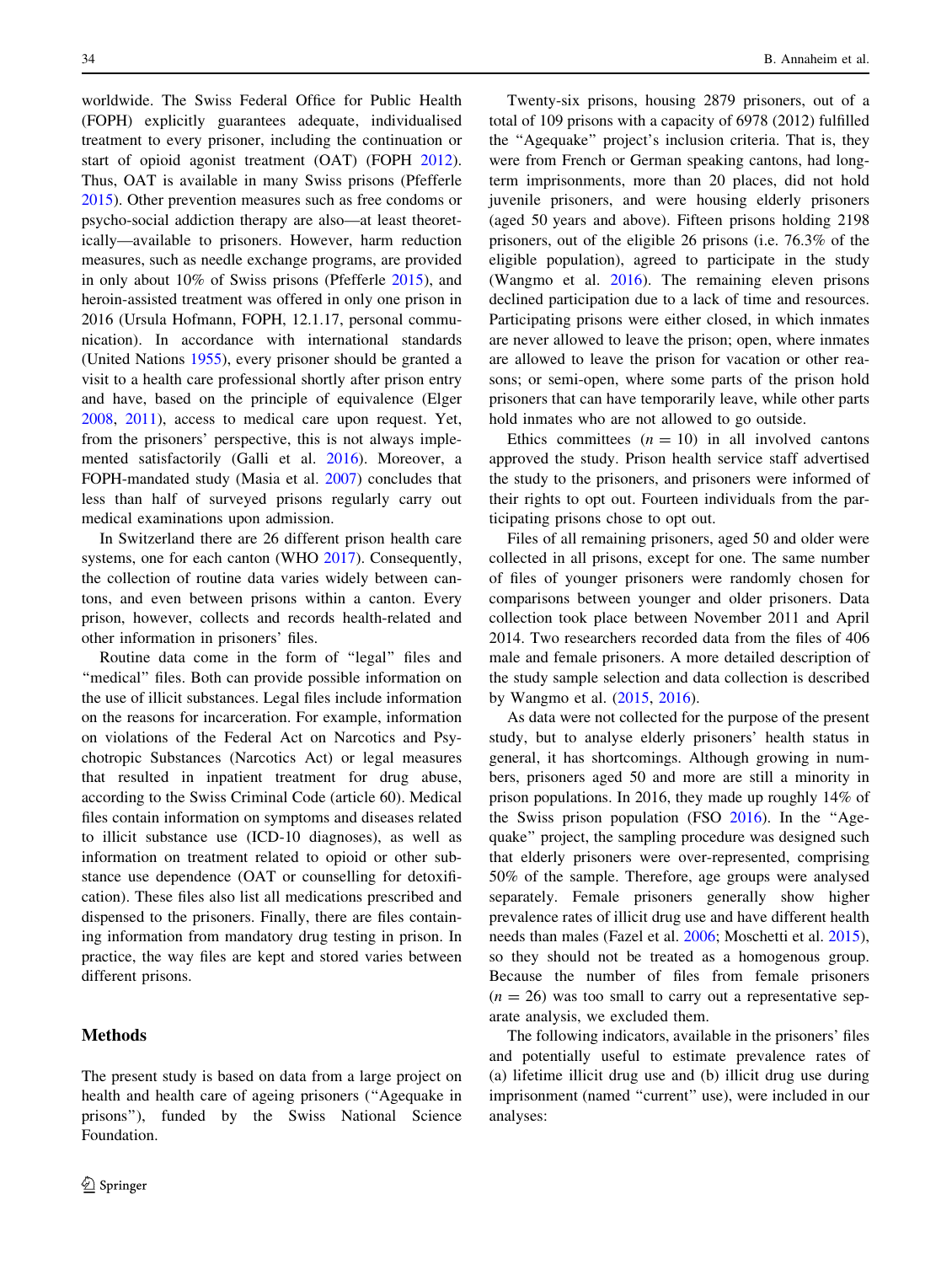- 1. Legal measures for inpatient treatment for drug abuse (a).
- 2. Violations of the Swiss Narcotics Act (a).
- 3. Illicit drug use according to notes from health care professionals (a/b).
- 4. ICD-10 diagnoses related to the use of illicit substances: ICD-10 F11 (opioids), F12 (cannabis), F14 (cocaine), and F16 (hallucinogens) (a).
- 5. Medications typically used in the treatment of opioid dependence: methadone, slow-release oral morphine (SROM), buprenorphine, levomethadone or diacetylmorphine (a).
- 6. Opioid agonist treatments noted in medical files (a).
- 7. Counselling for detoxification (a).
- 8. Drug tests in prison (a/b).

First, we assessed the number of individuals with lifetime drug use (a) and ''current'' drug use (b), according to one of the eight indicators. The percentages were calculated based on  $n = 190$  younger and  $n = 190$  older prisoners. Second, indicators with proven utility were used to construct two ''overall-indicators'' of either lifetime use or "current" use of illicit drugs. If one or more of the eight indicators showing lifetime (a) illicit drug use was positive, the overall-indicator was set as lifetime positive (i.e. lifetime illicit drug use). If at least one of the two indicators showing "current" (b) illicit drug use were positive, the overall-indicator was set as ''current'' use positive.

# **Results**

#### Sample description

According to the sampling strategy, 190 male prisoners were aged 20–49 years (''young'') and 190 male prisoners 50–75 years (''old'') at the day of data recording. Mean age was 34.3 (SD 7.4) years for young prisoners and 58.8 (SD 5.8) years for old prisoners. The majority was not of Swiss nationality (young: 70.5%, old: 35.8%). Of the 13 prisons holding male prisoners, six are closed prisons, and seven are open or semi-open prisons. Roughly two-thirds of prisoners (64.2%) are in closed institutions. The mean time already served in prison is 2.5 (SD 2.5) years for younger and 5.2 (SD 6.3) years for older prisoners.

Legal measures for inpatient treatment for drug abuse and Violations of the Swiss Narcotics Act.

As shown in Table [1,](#page-3-0) 1.1% of younger and 2.6% of older prisoners are imprisoned with a legal measure for inpatient treatment for drug abuse, while 33.2% of younger and 11.6% of older prisoners are imprisoned for violations of the Narcotics Act. Of the subgroup of younger prisoners with violations of the Narcotics Act ( $n = 63$ , not in Table), 61.9% have at least one other positive indicator for lifetime illicit drug use.

# Illicit drug use according to notes from health care professionals

According to the notes from prison's health care professionals in medical files, lifetime prevalence of cannabis use was 35.3% for younger and 11.6% for older prisoners (Table [1\)](#page-3-0). Lifetime prevalence was 24.2% (young) and  $6.8\%$  (old) for cocaine use,  $14.7\%$  (young) and  $5.8\%$  (old) for opioids, and 4.7% (young) and 1.6% (old) for other illicit substance use (e.g. amphetamines, MDMA (ecstasy), and LSD). Information on ''current'' use was only available for cannabis: 3.7% of younger and 1.6% of older prisoners used cannabis during their present imprisonment.

# ICD-10 diagnoses related to the use of illicit substances

Data from medical files indicated that 6.8% of younger and 2.1% of older prisoners have a cannabis-related disorder (Table [1\)](#page-3-0). Prevalence rates of cocaine-, opioids- and hallucinogens-related disorders were very low.

# Medications typically used in treatment of opioid dependence

During imprisonment (but a maximum of 5 years from the date of data collection), 7.4% of younger and 4.7% of older prisoners took medications typically used as treatment of opioid dependence (Table [1](#page-3-0)). Such medications include methadone and/or SROM, for example Sevre-Long<sup>®</sup> or  $MST^{\circledR}$ .

## Opioid agonist treatment and Counselling for detoxification

According to notes from health care professions in the medical files, at least 6.3% of younger and 2.6% of older prisoners were in OAT during imprisonment (Table [1](#page-3-0)). Very few prisoners made use of counselling for detoxification.

## Drug tests in prison

In the analysed prisons, mandatory drug tests are performed regularly, either upon suspected use or at random. Of the sample, 92 individuals (24.2%) were tested at least once during imprisonment for THC, 74 (19.5%) for cocaine, six (1.6%) for opioids, and 41 (10.8%) for amphetamines.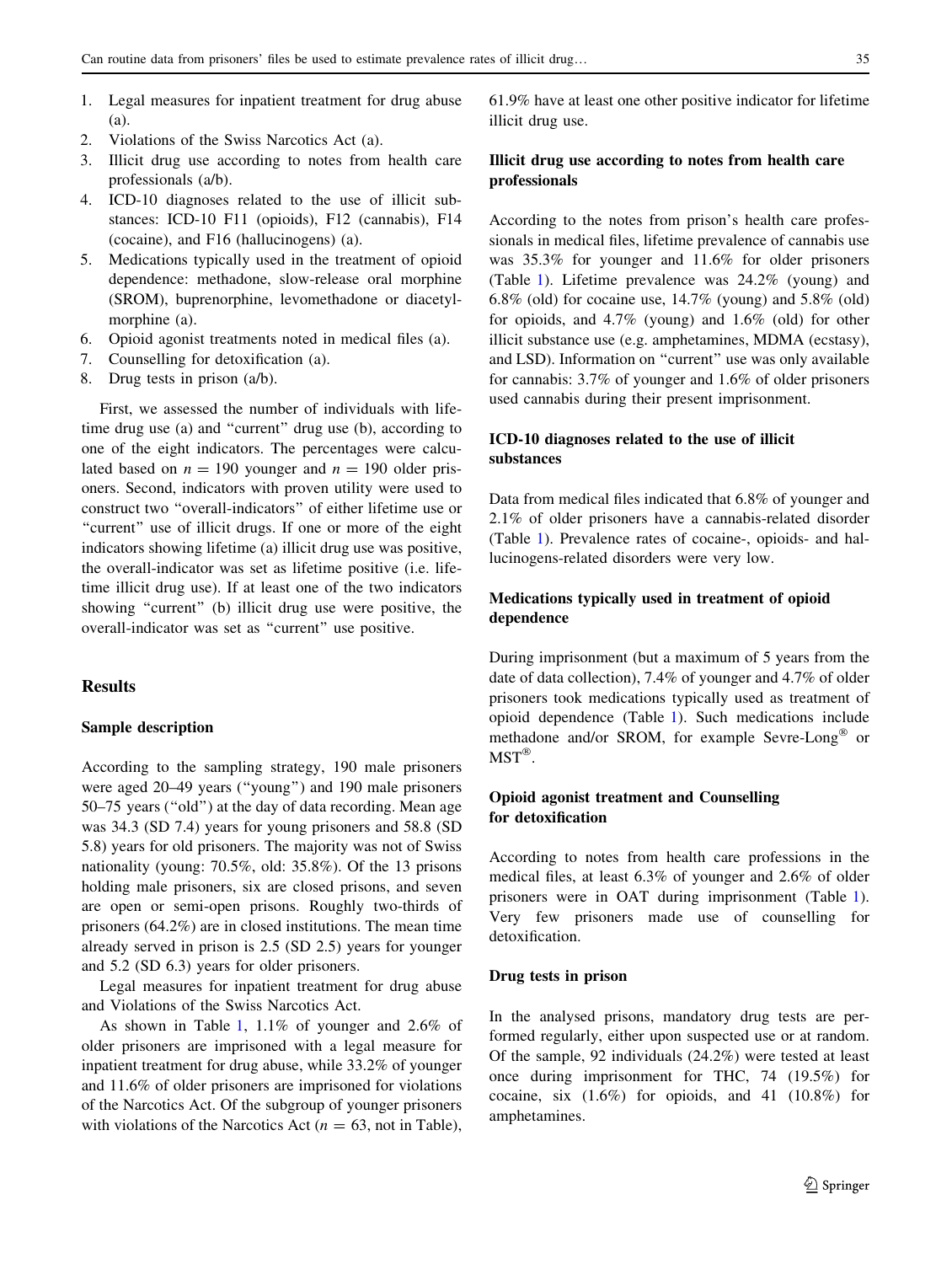<span id="page-3-0"></span>Table 1 Prevalence (%) of illicit drug use among prisoners in Switzerland (2011–2014), according different indicators

| Indicator                                                           | Young<br>$20-49$ years<br>$(n = 190)$ | Old<br>$50-75$ years<br>$(n = 190)$ | Used for overall-indicator<br>$(yes = x)$ |          |                           |                |
|---------------------------------------------------------------------|---------------------------------------|-------------------------------------|-------------------------------------------|----------|---------------------------|----------------|
|                                                                     |                                       |                                     |                                           |          | lifetime current cannabis | other<br>drugs |
| Legal measures and violations of the Narcotics Act                  |                                       |                                     |                                           |          |                           |                |
| Legal measures for inpatient treatment for drug abuse               | $2(1.1\%)$                            | $5(2.6\%)$                          | $\times$                                  |          |                           | $\times$       |
| Violations of the Swiss Narcotics Act                               | 63 (33.2%)                            | $22(11.6\%)$                        | Variable not used                         |          |                           |                |
| Illicit drug use according to notes from health care professionals  |                                       |                                     |                                           |          |                           |                |
| Cannabis, lifetime                                                  | 67 $(35.3%)$                          | $22(11.6\%)$                        | $\times$                                  |          | $\times$                  |                |
| Cocaine, lifetime                                                   | 46 (24.2%)                            | 13 $(6.8\%)$                        | $\times$                                  |          |                           | $\times$       |
| Opioids, lifetime                                                   | 28 (14.7%)                            | 7(5.8%)                             | $\times$                                  |          |                           | $\times$       |
| Other (amphetamines, MDMA/Ecstasy, LSD), lifetime                   | 9(4.7%)                               | $3(1.6\%)$                          | $\times$                                  |          |                           | X              |
| Cannabis, current                                                   | 7(3.7%)                               | $3(1.6\%)$                          |                                           | $\times$ | $\times$                  |                |
| ICD-10 diagnoses related to the use of illicit substances           |                                       |                                     |                                           |          |                           |                |
| Cannabis (F12)                                                      | 13 $(6.8\%)$                          | $4(2.1\%)$                          | $\times$                                  |          | $\times$                  |                |
| Cocaine (F14)                                                       | $2(1.1\%)$                            | $2(1.1\%)$                          | $\times$                                  |          |                           | $\times$       |
| Opioids (F11)                                                       | $2(1.1\%)$                            | $3(1.6\%)$                          | X                                         |          |                           | X              |
| Hallucinogens (F16)                                                 | $1(0.5\%)$                            | $0(0.0\%)$                          | X                                         |          |                           | X              |
| Medications typically used in treatment of opioid dependence        |                                       |                                     |                                           |          |                           |                |
| Methadone and/or slow-release oral morphine (SROM)<br>prescriptions | 14 (7.4%)                             | 9(4.7%)                             | $\times$                                  |          |                           | $\times$       |
| Opioid agonist treatment and counselling for detoxification         |                                       |                                     |                                           |          |                           |                |
| Opioid agonist treatment (OAT)                                      | 12 $(6.3\%)$                          | $3(2.6\%)$                          | $\times$                                  |          |                           | $\times$       |
| Counselling for detoxification                                      | $3(1.6\%)$                            | $1(0.5\%)$                          | $\times$                                  |          |                           | $\times$       |
| Drug tests in prison                                                |                                       |                                     |                                           |          |                           |                |
| $THC + (cannabis)$                                                  | 12 $(6.3\%)$                          | $4(2.1\%)$                          |                                           | $\times$ | $\times$                  |                |
| $Cocaine +$                                                         | $4(2.1\%)$                            | $0(0.0\%)$                          |                                           | $\times$ |                           | $\times$       |
| Opioids $+$                                                         | $1(0.5\%)$                            | $1(0.5\%)$                          |                                           | $\times$ |                           | $\times$       |
| Other drugs $+$ (amphetamines, unknown illicit substance)           | $6(3.2\%)$                            | $0(0.0\%)$                          |                                           | $\times$ |                           | $\times$       |
| Overall-indicator                                                   |                                       |                                     |                                           |          |                           |                |
| Cannabis, lifetime                                                  | 71 (37.4%)                            | 24 (12.6%)                          |                                           |          |                           |                |
| Cocaine, opioids and other (unknown) drugs <sup>a</sup> , lifetime  | 64 (33.7%)                            | 29 (15.3%)                          |                                           |          |                           |                |
| Cannabis, current                                                   | 19 (10.0%)                            | $6(3.2\%)$                          |                                           |          |                           |                |
| Cocaine, opioids and other drugs, current                           | 9(4.7%)                               | $1(0.5\%)$                          |                                           |          |                           |                |
| Any illicit drug, lifetime                                          | 95 (50.0%)                            | 46 (24.2%)                          |                                           |          |                           |                |
| Any illicit drug, current                                           | 23 (12.1%)                            | $6(3.2\%)$                          |                                           |          |                           |                |

<sup>a</sup> Results for cocaine, opioids and other (unknown) drugs are reported in one group because of low numbers

As Table 1 shows, prisoners' files indicated at least one positive test result in 6.3% of younger and 2.1% of older prisoners for THC. Very few prisoners tested positive for other substances.

# Overall-indicators

The overall-indicators of illicit drug use included all indicators described in Table 1, without Violations of the Narcotics Act, as this indicator turned out to be unreliable (see '['Discussion'](#page-4-0)').

As Table 1 shows, estimated overall prevalence rates were 37.4% (young prisoners) and 12.6% (old) for lifetime cannabis use; 33.7% (young) and 15.3% (old) for lifetime use of other drugs (mainly cocaine and opioids). Estimated prevalence rates for "current" (i.e. use during prison stay) cannabis use were 10.0% (young) and 3.2% (old), while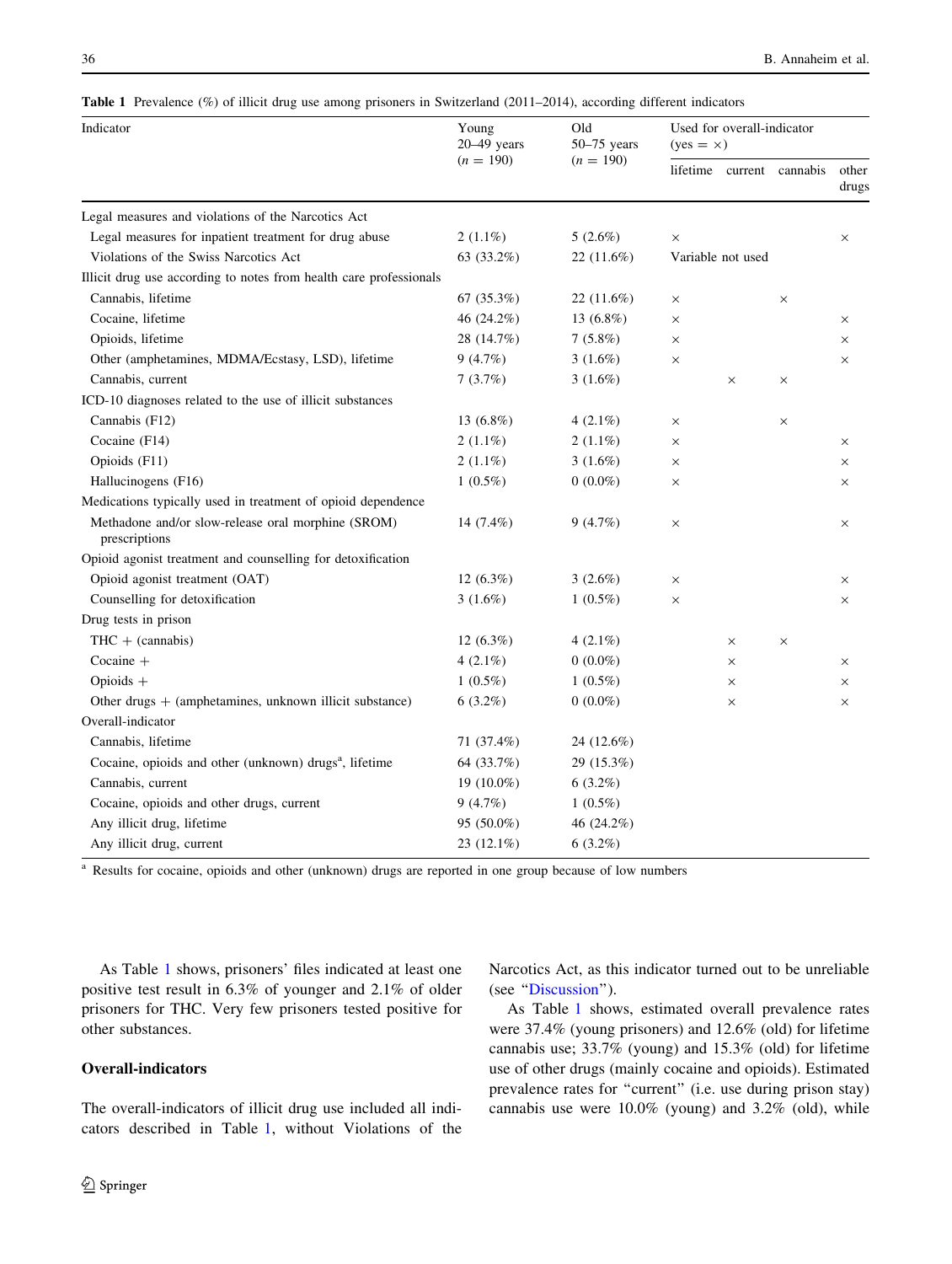<span id="page-4-0"></span>prevalence rates for ''current'' drug use other than cannabis were  $4.7\%$  (young) and  $0.5\%$  (old).

This means that among younger prisoners  $(n = 190)$ , there were indications of lifetime illicit drug use for exactly half of the sample (50.0%). Lifetime cannabis-only users were 18.9%, while lifetime cocaine or opioids—often in combination with cannabis—users were 14.2% or 15.3% of this subsample (Fig. 1). For a few individuals  $(1.6\%)$ , there were indications of lifetime illicit drug use, either for other (e.g. amphetamines) or unknown substances (e.g. we do not know if a legal measure was given for problems related to cocaine or opioid use). In the older age group ( $n = 190$ ), there were indications of lifetime illicit drug use for a fourth of individuals (24.2%). In this subsample, 8.9% were cannabis only users, while 4.2 or 7.9% were lifetime cocaine or opioid (with cannabis) users. For 3.2% of the older prisoners, there were indications of lifetime illicit drug use of other or unknown substances.

Concerning "current" use, an estimated 7.4% of younger individuals used cannabis, only, and 4.7% used other substances, mainly cocaine or opioids (often with cannabis) (Fig. 2). In the older age group, available data allowed an estimation of 2.6% of ''current'' cannabis only users and 0.5% of "current" other drug (often with cannabis) users. (Except for cannabis, a separation of different substances is not meaningful, due to small numbers).

There are some differences when comparing prevalence rates of ''current'' use of younger individuals in closed prisons  $(n = 123)$  with those of younger individuals in open or semi-open prisons ( $n = 67$ ) (Table 2). In closed prisons, 6.5% had an indication of cannabis use during



Fig. 1 Overall-indicator lifetime prevalence (%) of illicit drug use among prisoners in Switzerland (2011–2014). Asterisk cocaine and opioids are often used with cannabis; lifetime prevalence is calculated based on legal measures for inpatient treatment for drug abuse, notes from health care professionals in the prisoners' files, diagnoses and prescriptions of methadone/slow-release oral morphine (SROM), opioid agonist treatment and counselling for detoxification, as well as results from drug screening tests in prison (i.e. overall-indicator lifetime)



Fig. 2 Overall-indicator prevalence (%) of current illicit drug use among prisoners in Switzerland (2011–2014). Asterisk other drugs are often used with cannabis; prevalence "current" illicit drug use is calculated based on notes from health care professionals in the prisoners' files and results from drug screening tests in prison (i.e. overall-indicator ''current'')

Table 2 Prevalence (%) of current drug use among prisoners in Switzerland (2011–2014), by prison type

|                               | Closed prisons | (semi-) Open prisons |
|-------------------------------|----------------|----------------------|
| Young $(20-49 \text{ years})$ | $(n = 123)$    | $(n = 67)$           |
| Cannabis                      | $8(6.5\%)$     | $6(9.0\%)$           |
| Other illicit drugs           | $4(3.3\%)$     | $5(7.5\%)$           |
| Old $(50-75 \text{ years})$   | $(n = 121)$    | $(n = 69)$           |
| Cannabis                      | 2(1.7%)        | $3(4.3\%)$           |
| Other illicit drugs           | $0(0.0\%)$     | $1(1.4\%)$           |
|                               |                |                      |

''Current'' drug use is calculated based on notes from health care professionals in the prisoners' files and results from drug screening tests in prison (i.e. overall-indicator ''current'')

prison stay, while in (semi-) open prisons, it was 9.0%. Differences between prison types were more evident for other illicit drugs. In closed prisons, 3.3% had an indication of cocaine, opioids, or other drug use during prison stay, while in (semi-) open prisons it was 7.5%. Discrepancies in prevalence of ''current'' use between different prison types were also observed in the older age group, although prevalence rates were markedly lower.

## Discussion

Available data on prevalence rates of illicit drug use among prisoners are scarce and often limited to prisoner surveys. Our results demonstrate that prisoners' files can be used as a cost-effective data source. Using data from medico-legal files of prisoners, we identified several indicators of illicit drug use and built overall-indicators of lifetime and ''current'' drug use.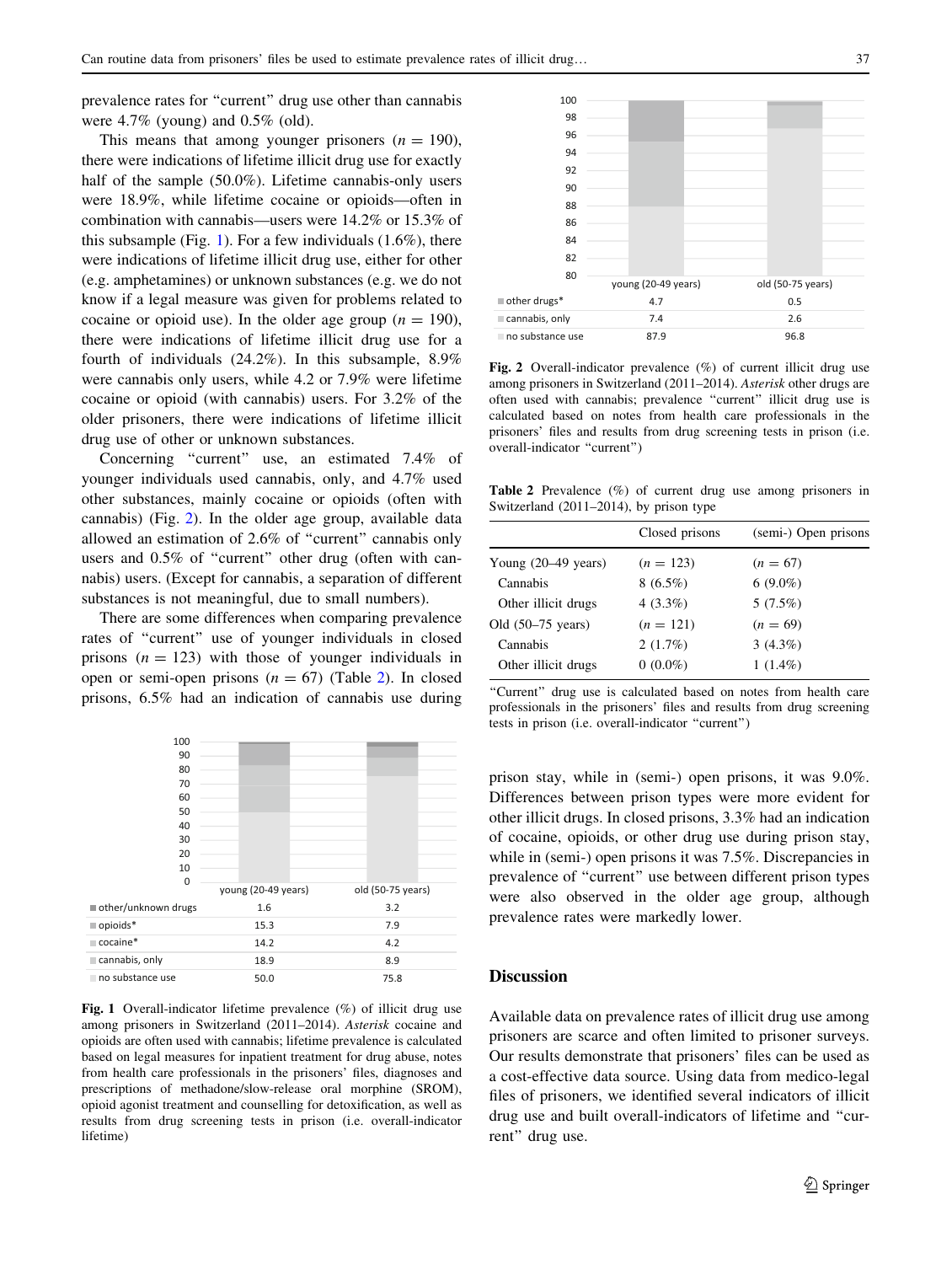We find that at least half of younger prisoners had a lifetime experience of illicit drug use, most commonly cannabis, followed by other drugs such as cocaine and opioids. Roughly one out of ten young prisoners used drugs during incarceration, primarily cannabis. One-fourth of older prisoners had a lifetime history of drug use, mainly opioids and cocaine, followed by cannabis. However, only 3% used drugs during incarceration, primarily cannabis.

Several reasons for the lower prevalence rates of illicit drug use among older inmates are conceivable, such as cohort effects (drug use is typically initiated in young adulthood, and when the older inmates in our sample were teenagers or young adults, drug use was not as widespread in Swiss society as today) (FOPH [2006](#page-7-0)). Furthermore, many opioid users may have died prematurely. Last, prisoners' files do not trace drug use in the (distant) past. Because older prisoners are a minority of the prison population and the data sampled for this group was an overrepresentation, we focus on the younger age group when comparing the study findings with available literature.

A comparison between our results with lifetime illicit drug use data on the Swiss general population (Gmel et al. [2013](#page-7-0)) is of limited validity as samples differ. Nevertheless, our results are similar to prevalence rates of cannabis use of the general male population (our study: 37.4%, Addiction Monitoring: 35%), but markedly higher concerning other illicit drugs (our study: 33.7%, Addiction Monitoring: cocaine: 5%, heroin: 1.6%). These findings may reflect that cannabis use is widespread in the Swiss population and to some degree, a ''normalised'' behaviour (Sznitman [2009\)](#page-7-0). However, the use of other illicit drugs (mainly heroin) is more typical for deviant subgroups and marginalised populations including prisoners (Eisenbach-Stangl et al. [2010](#page-7-0); EMCDDA [2003,](#page-7-0) [2012](#page-7-0)). The prevalence of ''current'' cannabis use among younger prisoners is also comparable to that of the general population: according to Addiction Monitoring, 8.8% of males have used cannabis in the past 12 months. These rates are similar to the prevalence of cannabis use in (semi-) open prisons (9.0%), but higher than the prevalence in closed prisons (6.5%). For ''current'' cocaine and heroin use, no data are available from the general Swiss population.

The EMCDDA ([2012\)](#page-7-0) reports prevalence rates of lifetime illicit drug use among prisoners, ranging between 16 and 79% for different European countries. Unfortunately, as Switzerland is not an EMCDDA member state, we do not have such data to triangulate our results. However, our finding of 50.0% lies in the middle of this range and is thus plausible for Switzerland. Future studies should aim to compare data from the routine parameters described in this paper with data from self-reported measures collected in the same setting.

Concerning ''current'' illicit drug use among prisoners, rates vary between 20 and 40% in most European countries (EMCDDA [2012\)](#page-7-0). Our estimation of 12.1% is comparatively low. There are several explanations for this finding. Drug use experiences among inmates of Swiss prisons may be lower because since the 1990s, low-threshold treatment for drug use, particularly heroin, has been widely available and covered by mandatory health insurance. However, this is also the case for the Netherlands, which does not have similarly low rates (EMCDDA [2012\)](#page-7-0). The other explanation is that the information gathered in medico-legal files provides a conservative estimate of true use, because use may be underreported or unrecognised.

# Lacking indicators of drug use in existing prisoner files

We report several variables (called "indicators") that may help to capture the prevalence of illicit drug use in Swiss prisons. These include legal measures and violations of the Narcotics Act, lifetime and current use according to health care professionals' notes, diagnoses, medications, OAT, counselling for detoxification, and results from screening tests in prisons.

In Europe, drug offences are a main reason for incarceration (Aebi et al. [2015](#page-7-0)). Nevertheless, having committed a drug crime does not necessarily mean using drugs. In our sample of younger prisoners sentenced for a violation of the Narcotics Act ( $n = 63$ ), 38.1% had no other indication of illicit drug use according to the prisoners' files. That is, there were no corresponding diagnoses, no positive drug tests, etc. This reveals the possibility that there are prisoners sentenced for violations of the Narcotics Act without having ever used illicit drugs. Therefore, the validity of this indicator for estimating illicit drug use is questionable. Consequently, we excluded this indicator when building the overall variable.

Concerning illicit drug use, notes from health care professionals in the medical files are incomplete. Data on ''current'' illicit drug use is available for only cannabis. For all other substances, notes available in the medical files do not allow the estimation of ''current'' drug use prevalence. In addition, only a few files contain information on the frequency of use or the administration of drugs (e.g. injecting drug use). Thus, the available data do not allow meaningful statements about frequency or route of administration. We have to assume, thus, that health care professionals do not record all illicit drug use.

Not all 13 prisons included in this analysis were able to provide access to mental health data (i.e. in three cases data were stored outside the prison and one prison only had partial data). Thus, our prevalence rates of ICD-10 diagnoses related to illicit drug use are based upon incomplete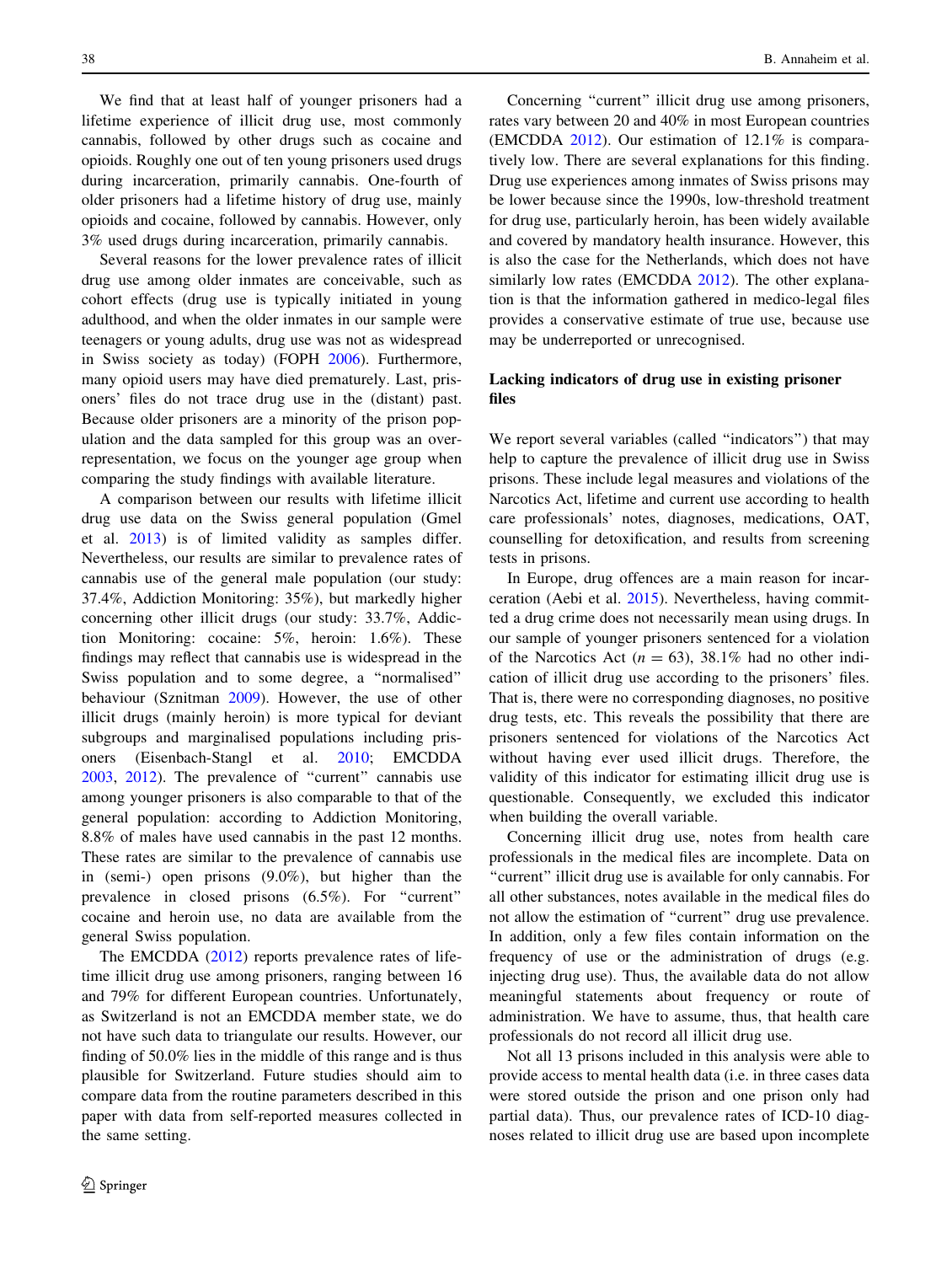data. Further, prevalence rates may also be underestimated because in our analyses we only include illicit substances. We do not include disorders related to sedatives and hypnotics, stimulants, or multiple substance use disorders as those might possibly imply legal substances (e.g. benzodiazepines).

From the 92 individuals that were tested for THC, the prisoners' files only cover test results—either positive or negative—for 38 individuals (41%), while results for cocaine tests ( $n = 74$  individuals) are available for only 24 individuals (32.4%). Thus, for a majority of prisoners known to be tested for illicit substance use, test results are not recorded in the medical files. We can only hypothesise about the reasons for recording tests, but not test results. Maybe test results were negative and, thus not considered as worth noting. Or, test results were positive, but not recorded by the health care professionals because they did not want to stigmatise prisoners by recording health data that is not in the prisoners' best interest. Another explanation might be an inconsistent management of medical files between different health care professionals, combined with fluctuation of personnel in the prisons' medical services.

In prison, it seems very unlikely that methadone or SROM is prescribed as pain medication (cf. Elger [2008,](#page-7-0) [2011](#page-7-0); Elger et al. [2002](#page-7-0)) and the prescription of those substances is, thus a clear indication of OAT. However, when comparing the indication of prisoners in OAT according to health care professionals' notes in the medical files with lists of medications prescribed during imprisonment, we find nine younger individuals who received prescriptions of methadone or SROM, without a note about OAT in the medical file. Concerning those treatment indicators, we also suspect files' incompleteness.

Finally, we note that medication lists as found in medical records are very complex, often even handwritten. Thus, prescriptions of medications are difficult to read and copy. We choose a careful approach for our analysis, that is, prescriptions that are not possible to identify with certainty (e.g. if prescription start date was not readable), such medications are excluded from the analysis. As a result, some data on medications were lost, and thus our estimation of the prevalence of lifetime illicit drug use based on prescribed methadone and SROM, is an underestimation.

#### Limitations of our study

As the project sought to collect data on older prisoners' health and health needs and compare them with a sample of younger prisoners, the main limitation remains that the data was not collected for the purpose of this study. This study is a secondary analysis of the available data from the overall project, which may also (to some extend) explain the incompleteness of the data that we reported above. Second, as the aim of the project was to study older prisoners, they were over-sampled. We overcame this limitation by analysing the two age groups separately. In addition, we did not apply statistical tests to contrast the two age groups, because it is well known from existing studies that older prisoners have lower prevalence rates of illicit drug use than younger prisoners (e.g. Moschetti et al. [2015](#page-7-0); Omolade [2014](#page-7-0)). Third, due to small sample size and rather low prevalence rates, a distinct analysis of different psychoactive substances (cocaine, heroin, amphetamines) is not possible. Still, prevalence of cannabis use is high enough to treat it separately. This makes sense, as cannabis is different from other illicit psychoactive substances, and its health risks are probably more similar to tobacco than to cocaine or heroin. Legal substances are not included in the present study although their use is widespread in prison populations and bears relevant health risks (EMCDDA [2012](#page-7-0); Fazel et al. [2006](#page-7-0); Moschetti et al. [2015](#page-7-0)). Finally, it would have been conclusive to compare the prevalence rates obtained in our study to EQDP or other Swiss prison survey data. However, this was not possible as currently there are no such data available.

## **Conclusions**

To conclude, routine data indicators of illicit drug use are often incomplete with the related shortcomings. However, our data show that they can be combined to create ''overallindicators'' with better validity, which provide useful data on illicit drug use among prisoners. As such, when it comes to the estimation of prevalence rates of illicit drug use, prisoners' files are a reasonable alternative, or, ideally, supplement, to surveys among prisoners if the following conditions are met. First, prisoners' files have to be kept more complete and concise concerning drug use. Second, all data that are collected and recorded in medical files should benefit prisoners, and should not be used for any other purposes than improving their health.

Acknowledgements We are very grateful to the prisons and prisoners who gave us access to their files. The ''Agequake'' study was funded by the Swiss National Science Foundation (Grant no. CR13I1\_135035). BA was supported by the University of Basel ''stay on track'' measure for highly qualified female postdoctoral researchers in early stages of motherhood. The authors would also like to thank Dr. Violet Handtke for data collection, Angelo Belardi for data management, Dr. Edi Kradolfer for data analyses, and Dorit Barlevy for English revision of the manuscript.

#### Compliance with ethical standards

Conflict of interest The authors declare that they have no conflict of interest.